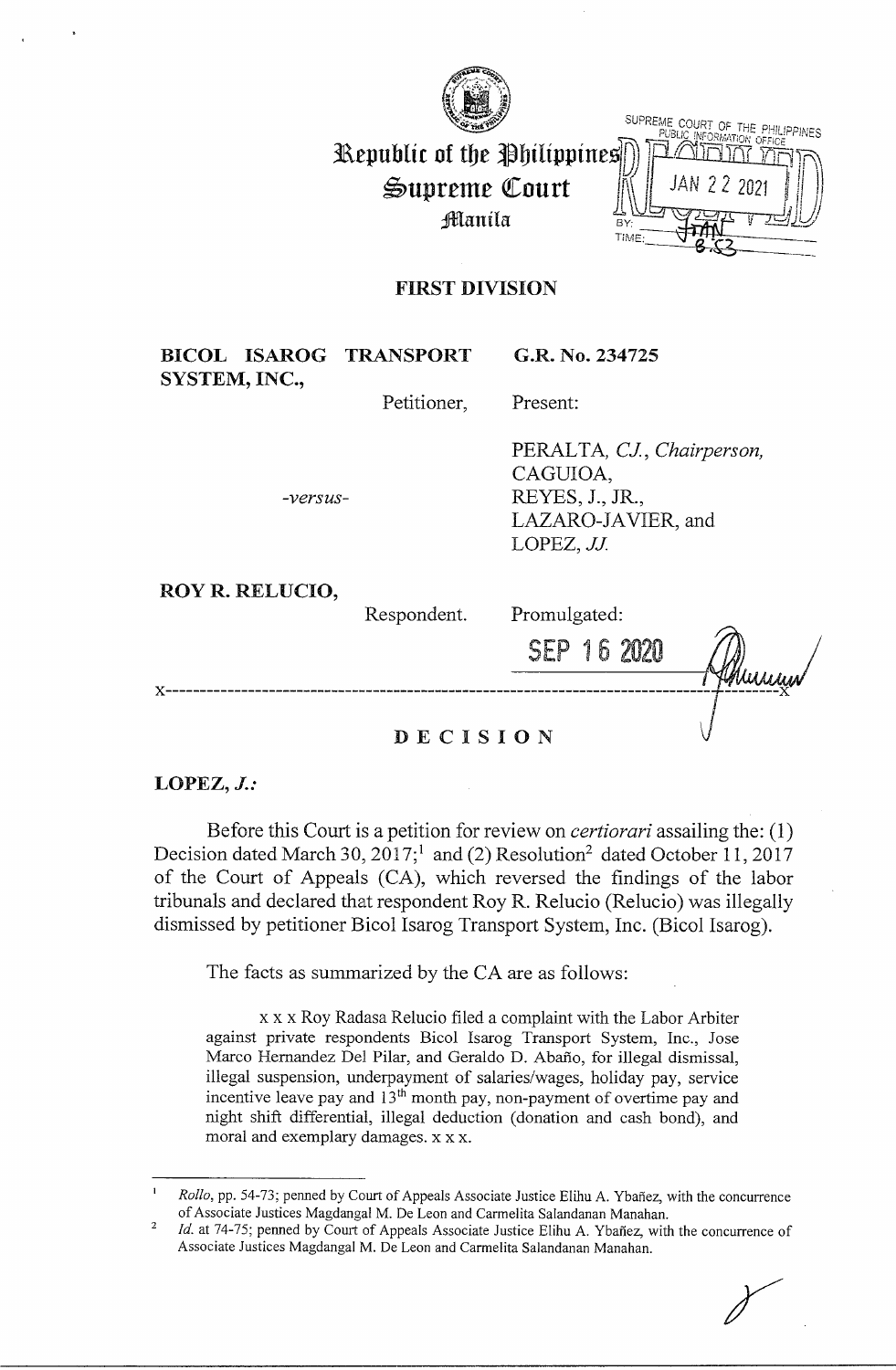-- . -- .. ·--·-··-- -· - ··---·-------·----·-·----·---------------·-

### xxxx

In his position paper, [Relucio] averred that, on 11 April 2011, he was employed by [Bicol Isarog] as a bus driver x x x.

On 30 March 2013, he alleged that he was illegally dismissed by [Bicol Isarog's] officers by suspending him first, then telling him thereafter not to report for work anymore without any valid reason and due process.

He further averred that, throughout his employment, he was never given the benefits of ECOLA, PAG-IBIG and Philhealth, and his salary was also underpaid.

On the other hand, [Bicol Isarog] alleged that, sometime on April 2011, petitioner applied for employment as a bus driver with [Bicol Isarog]. Petitioner's services [were] engaged on a probationary basis.

Even as probationary employee, [Bicol Isarog] alleged that [Relucio] received compensation over and above the minimum wage required by law as he was receiving Two Hundred Forty Seven Pesos (P247.00) *[per]* day of work; trip allowance depending on the destination; and *Lutao* allowance of One Hundred Pesos (Pl00.00) on his rest days.

On 26 March 2012, petitioner became a regular employee of Bicol Isarog. At the start of his employment, [Bicol Isarog] explained to [Relucio] the provisions of the Code of Discipline of the company, and [Relucio] expressed his willingness to comply with the terms and conditions thereof. However, after [Relucio] became a regular employee, [Bicol Isarog] averred that he repeatedly and willfully violated the company's Code of Discipline, specifically his failure to submit the Trip Collection Report (TCR) and turnover the collection for charter buses on June 5, 8, 10, 12, 16, 17, 18 and 21, 2012.

As a result, [Bicol Isarog] issued Memorandum Circular No. BITSI-PM-2012-102-A requiring [Relucio] to submit a written explanation as regards his infraction. After reviewing his explanation and other pieces of evidence, the company issued Circular No. BITSI-2012-102-B, finding [Relucio] liable for the offense charged. [Bicol-Isarog] then imposed the penalty of suspension for a period of thirty (30) days starting from 22 June to 22 July 2012.

Then, on 28 March 2013, [Bicol Isarog] received a report that [Relucio] insisted on making a trip from Masbate to Manila with only five (5) passengers on board despite the express order of the Office-in-Charge (OIC) for Operations in Masbate for him not to proceed with the trip and to transfer, instead, the said passengers to another bus of the company. However, [Relucio] disobeyed the express instruction of said OIC and insisted on making the trip.

The Operation Manager of [Bicol Isarog], Kirby Del Castillo, then sent a text message directing [Relucio] to report to him when he [ arrived] in Manila. Upon arriving at the J. Ruiz terminal in Manila in the morning of 29 March 2013, [Relucio] walked out of the company premises without reporting to the said operations manager. Hence, another text message was sent to him requiring him to report to the HR Department on 01 April 2013. However, he again failed to report to the HR Department on the said date.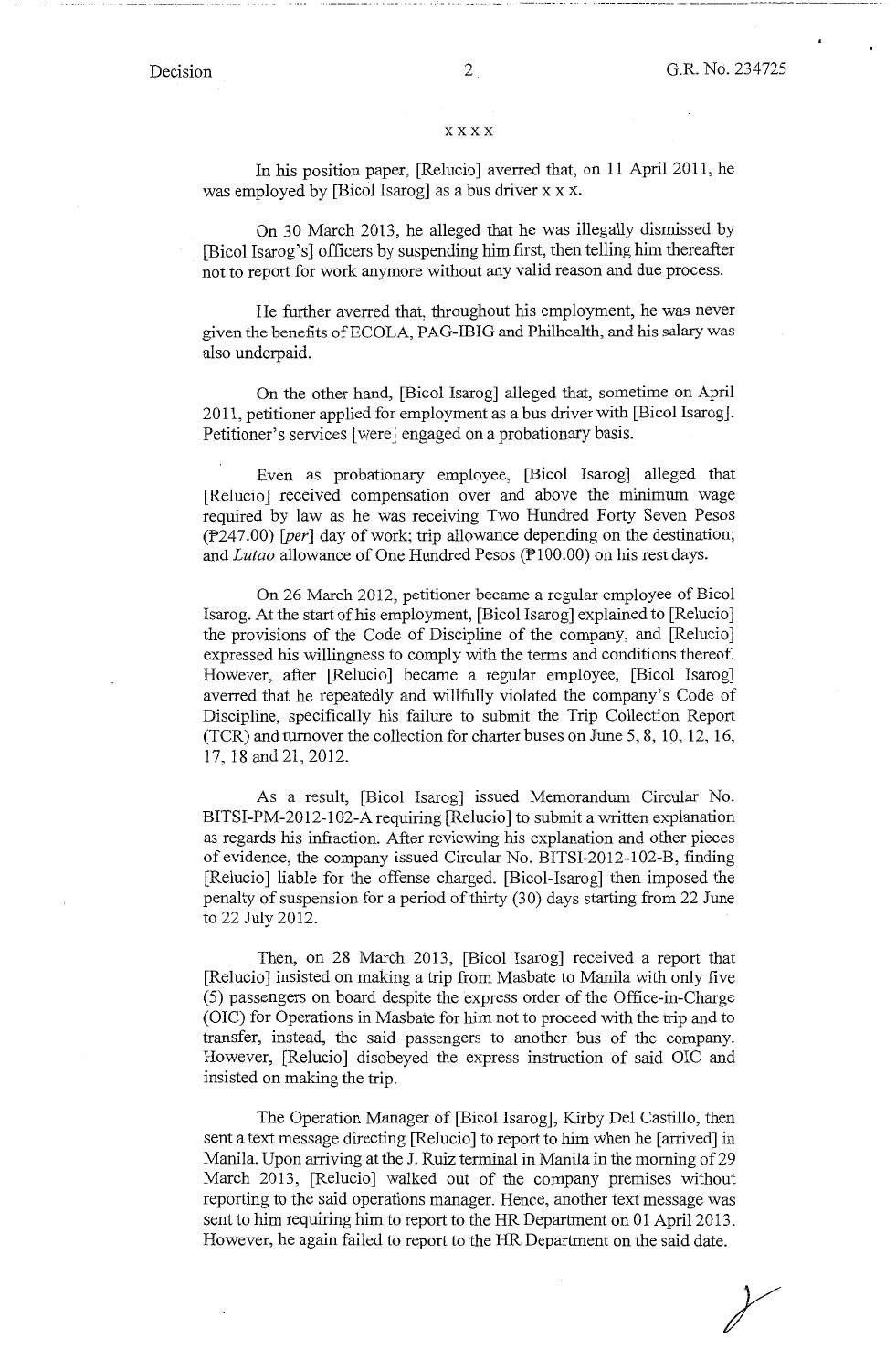Thus, [Bicol Isarog] issued Memorandum Circular No. BITSI-PM-2013-145 ("first memorandum") which stated that: (1) a report was received that [Relucio] allegedly violated company policy and disobeyed the express orders of his superior on 28 March 2013; (2) [Relucio] is being required to present himself to the J. Ruiz Office or to submit a written explanation why he should not be suspended or dismissed from work due to the incident of insubordination which occurred on 28 March 2013; and (3) his failure to comply therewith shall be taken as a waiver of his right to be heard and that respondent company shall then be entitled to decide the report against him based on available evidence.

On the same day, the Human Resource (HR) Manager, Roberto Cabilao, went to the address given by [Relucio] in his biodata, NBI and barangay clearance x x x, to personally serve the first memorandum. However, upon arriving at the said address, Robert Cabilao was told that there was no Roy Radasa Relucio living in that address, and the person he talked to refused to acknowledge receipt of the memorandum, prompting Cabilao to leave the premises with the memorandum unserved.

On 05 April 2013, [Relucio] still failed to report for work or submit a written explanation. Thus, [Bicol Isarog] issued Memorandum Circular No. BITSI-PM-2013-158 ("second memorandum") requiring [Relucio] to report for work and to submit a written explanation why he should not be disciplined, suspended or dismissed from service for not reporting for work since 31 March 2013 without official leave.

Roberto Cabilao again went to [Relucio's address], to personally serve the written memorandum but was told, for the second time, that [Relucio] was not living in that address.

Subsequently, [Bicol Isarog] issued Memorandum Circular No. BITSI-PM-20130-159 ("notice of termination"), informing [Relucio] that it is terminating his employment for his failure to report for work for five (5) consecutive days without a valid reason and official leave. However, since [Bicol Isarog] had no information as to the whereabouts of [Relucio], it was only on 18 April 2013, during the conference before the DOLE-NCR Field Office, that [Bicol Isarog] served him a copy of said notice of termination.<sup>3</sup>

In its Decision<sup>4</sup> dated February 6, 2015, the labor arbiter dismissed Relucio's complaint for lack of merit. There was just cause to terminate the employment of Relucio, *i.e.,* insubordination and failure to report for work, and there was substantial compliance on the part of Bicol Isarog to observe the requirements of procedural due process in severing Relucio's employment. Finally, the arbiter ruled that Relucio is not entitled to his money claims.

4

*Id.* at 59. The dispositive portion of the Labor Arbiter's Decision, as cited in the CA Decision, reads: WHEREFORE, premises considered, judgment is hereby rendered dismissing the above captioned complaint for lack of merit.

All other claims are dismissed. SO ORDERED.

*Id.* at 55-58.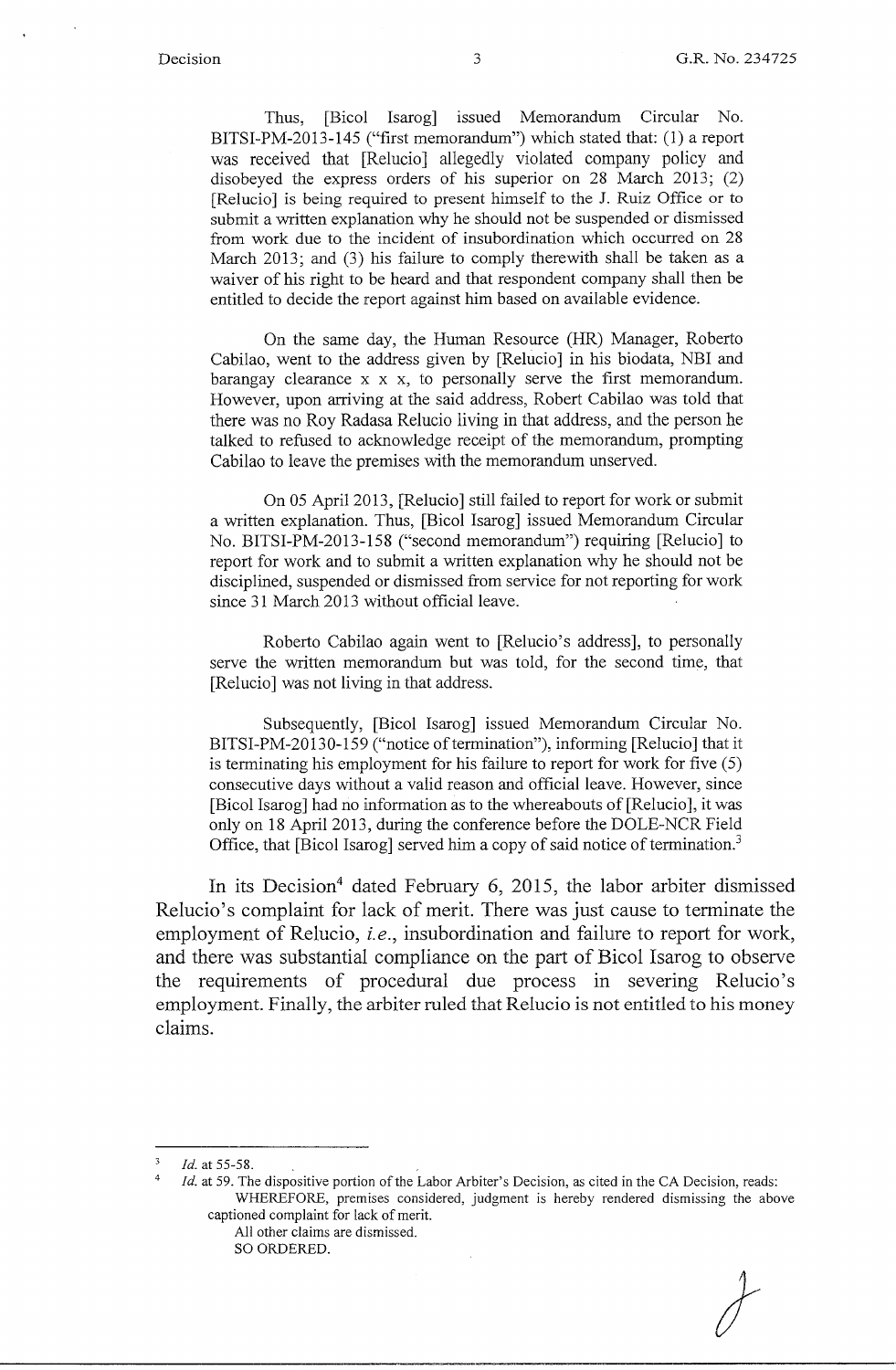On appeal, the National Labor Relations Commission (NLRC) affirmed the arbiter's Decision.<sup>5</sup> Failing to secure a reconsideration,<sup>6</sup> Relucio filed a petition for *certiorari* with the CA.<sup>7</sup> The petition was granted in the CA Decision<sup>8</sup> dated March 30, 2017. The CA ruled that Relucio was illegally dismissed since Bicol Isarog failed to discharge its burden to prove just cause for his dismissal. Relucio's failure to obey the order of the Officer-In-Charge (OIC) was not characterized by a wrongful and perverse penalty of dismissal. Moreover, the CA held that Bicol Isarog violated Relucio's right to procedural due process because the memoranda issued by Bicol Isarog never reached Relucio. In fact, the notice of termination was only handed to Relucio during the proceedings before the Department of Labor and Employment (DOLE)-National Capital Region (NCR) Field Office. The CA ordered Relucio's reinstatement and the payment of backwages, holiday pay, service incentive leave pay and 13<sup>th</sup> month pay. <sup>9</sup> Bicol Isarog moved for reconsideration, but was denied.<sup>10</sup>

Hence, this petition alleging that the CA erred in ruling that Relucio was illegally dismissed. Bicol Isarog maintains that failure to report for duty is a grave offense punishable by dismissal under the company's code for conduct. And, in effecting the dismissal, Bicol Isarog complied with the twin-notice rule when it issued two memoranda requiring Relucio to explain his alleged infractions, and another memorandum terminating his employment. Bicol Isarog likewise questions the monetary awards made by the CA for lack of factual and legal basis.<sup>11</sup>

For its part, Relucio counters that he did not defy the instructions for him to report for work. Upon arriving in Manila on March 29, 2013, he went to the office of Bicol Isarog but was not able to find any representative to talk

- Decision appealed from STANDS.
- SO ORDERED.

7 8 *Id.* at 11.

SO ORDERED. Id. at 71-72.

 $\overline{9}$ *Id.* 

<sup>10</sup> *Rollo, pp. 74-75. Bicol Isarog's Motion for Reconsideration was resolved in the CA's Resolution dated* October 11, 2017, as follows:

II *Id.* at 10-53.

*r* 

<sup>5</sup>  *Id.* at 60. The Resolution of the NLRC dated March 31, 2015, cited in the CA Decision, disposed of Relucio's appeal as follows:

<sup>.</sup> WHEREFORE, premised on the foregoing considerations, the instant appeal is hereby DISMISSED for lack of merit.

<sup>6</sup>  *Id.* at 60. As cited in the CA Decision, Relucio moved for reconsideration of the NLRC's March 31, 2015, which was denied in a Resolution dated May 25, 2015.

*Id.* at 54-73. The dispositive portion of the CA Decision dated March 30, 2017 reads:

FOR THESE REASONS, the instant petition is GRANTED, and the Resolution dated 31 March 2015 and Resolution dated 25 [May 2015 are] SET ASIDE. Respondent company is ordered to reinstate petitioner to his former position or its equivalent without loss of seniority rights and to pay him full backwages from the time of his dismissal up to the finality of this Decision. Respondent company is also ordered to pay petitioner his holiday pay, service incentive leave pay,  $13<sup>th</sup>$  month pay and attorney's fees. The case is, therefore, REMANDED to the Labor Arbiter for the proper computation of the said money claims.

After carefully reviewing the arguments raised in the motion, We find the same to be mere reiteration of matters previously considered and found to be without merit in the Decision subject of this recourse. We thus see no compelling reason to modify, reverse, or set aside Our previous Decision.

WHEREFORE, the instant Motion for Reconsideration is hereby DENIED.

SO ORDERED. *Id.* at 75.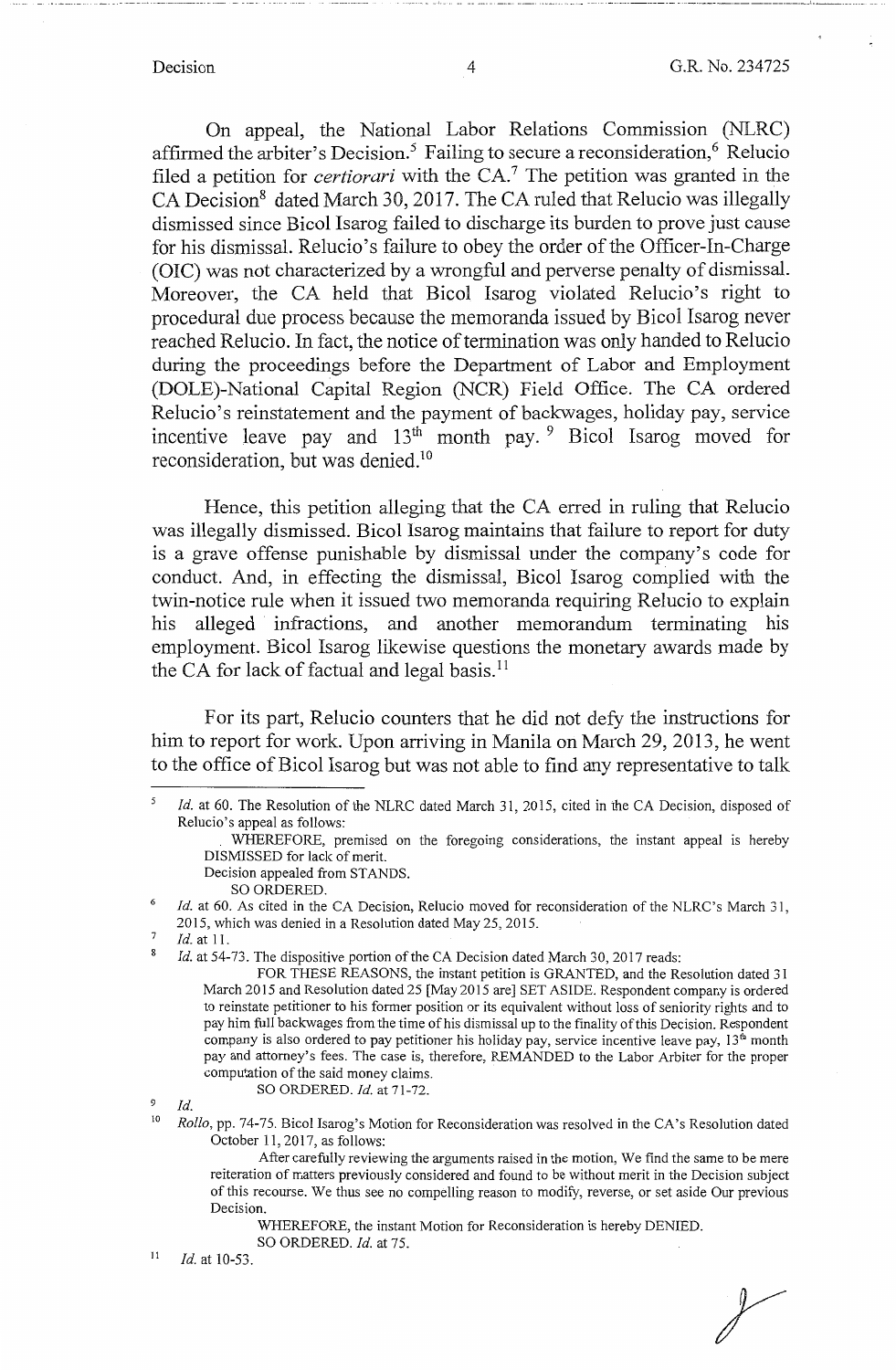to. The next day, Relucio returned but was told to go home because he was already dismissed. Thus, on April 1, 2013, he sought assistance from the NLRC. Relucio also claims that he did not violate any instructions given to him since he was not the on-duty driver for the Masbate-Manila route on March 28, 2013.<sup>12</sup>

In its Reply, 13 Bicol Isarog reiterates its allegations in the petition that *"x x x the wealth of evidence on record more than adequately establish that Relucio was dismissed for just cause, and in compliance with the requirements of due process.*"<sup>14</sup>

We find the petition partly meritorious.

At the outset, the Court is not unmindful that in a petition under Rule 45 of the Rules of Court, only questions of law, not of fact, may be raised. However, where the findings of the labor tribunals contradict that of the CA, this Court may look into the records of the case and re-examine the questioned findings. 15

Dismissal from employment has two facets: first the legality of the act of dismissal, which constitutes substantive due process; and, second, the legality of the manner of dismissal, which constitutes procedural due process. <sup>16</sup>

Under Article 297 of the Labor Code,  $17$  an employer may terminate an employment for any of the following causes:

- (a) serious misconduct or willful disobedience by the employee of the lawful orders of his employer or representative in connection with his work;
- (b) gross and habitual neglect by the employee of his duties;
- ( c) fraud or willful breach by the employee of the trust reposed in him by his employer or duly authorized representative;
- ( d) commission of a crime or offense by the employee against the person of his employer or any immediate member of his family or his duly authorized representative; and
- ( e) other causes analogous to the foregoing.

 $\frac{12}{13}$  *Id.* at 78-85.

<sup>13</sup>*Id.* at 89-115. 14 *Id.* at 90. 15 *Coca Cola Bottlers Phils., Inc., et al. v. IBM Local I, et al.,* 800 Phil. 645, 661 (2016); *Maersk-Filipinas Crewing, Inc., et al. v. Avestruz,* 754 Phil. 307, 317-318 (2015).

<sup>16</sup>*Maula v. Ximex Delivery Express, Inc.,* 804 Phil. 365,378 (2017), citing *NDC Tagum Foundation, Inc. v. Sumakote,* 787 Phil. 67, 73 (2016) and *Agullano v. Christian Publishing, et al.,* 588 Phil. 43, 49 (2008).

<sup>17</sup> Previously, Article 282 of the LABOR CODE.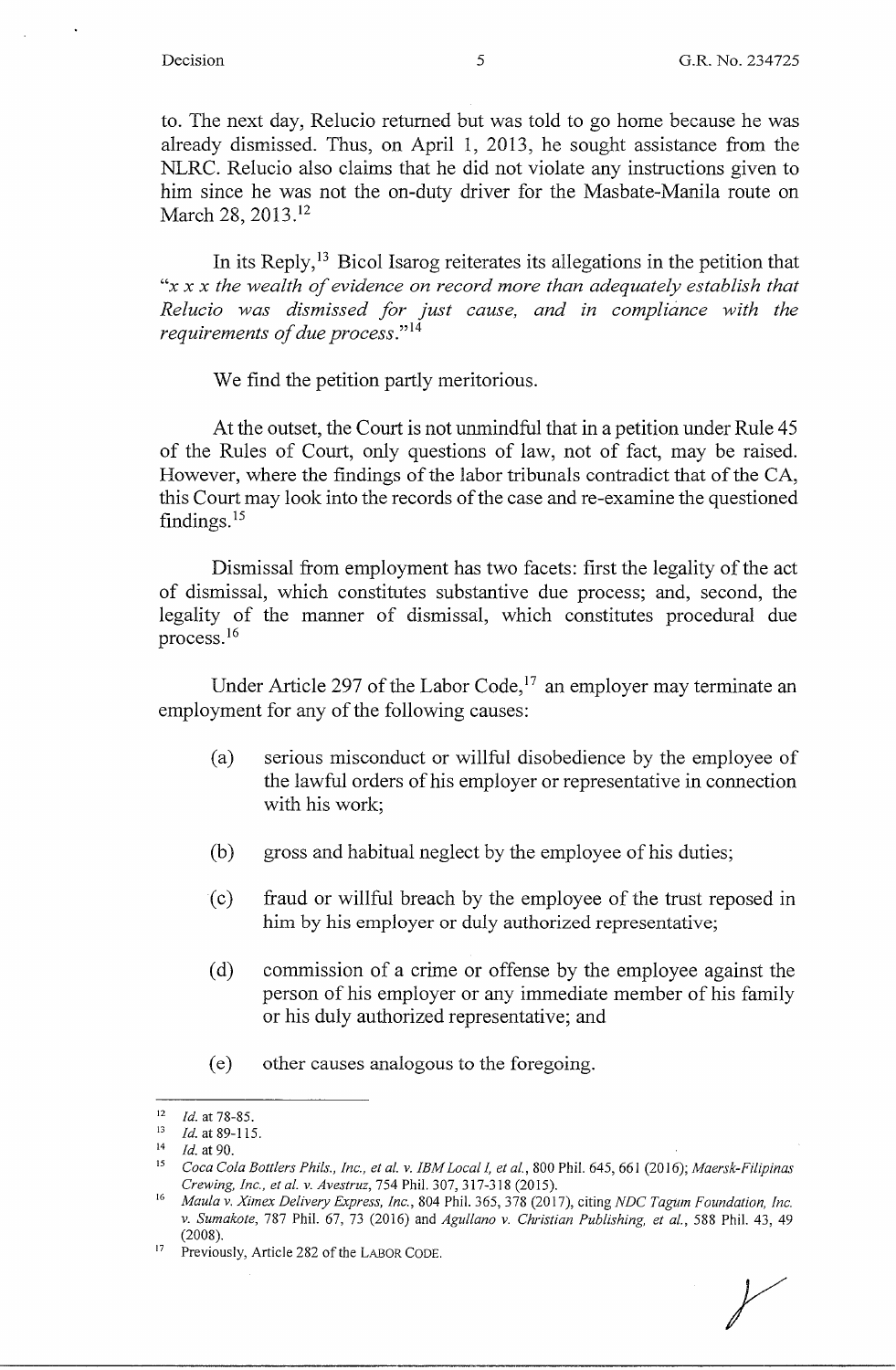*(f* 

The burden of proving that the termination of an employee was for a just or authorized cause lies with the employer. If the employer fails to meet this burden, the conclusion would be that the dismissal was unjustified and therefore, illegal. 18 To discharge this burden, the employer must present substantial evidence, which is that amount of relevant evidence which a reasonable mind might accept as adequate to justify a conclusion, 19 and not based on mere surmises or conjectures.<sup>20</sup>

In particular, insubordination, as a just cause for the dismissal of an employee, necessitates the concurrence of the following requisites: (1) the employee's assailed conduct must have been willful, that is, characterized by a wrongful and perverse attitude; (2) the order violated must have been reasonable, lawful, made known to the employee, and must pertain to the duties which he had been engaged to discharge.<sup>21</sup>

Here, Relucio was given specific instructions, by the OIC for Operations in Masbate, not to push through with his trip to Manila on March 28, 2013 since he only had five passengers. The OIC reminded Relucio that it is a policy to transfer passengers to another bus with more passengers to save an operational costs. However, he insisted on pursuing his trip. Thereafter, Relucio was ordered to report to the Operations Manager of Bicol Isarog upon arriving in Manila. But, when Relucio reached Manila on March 29, 2013, he failed to abide by the summons. Through a text message, Relucio was directed to go to the Human Resource (HR) Department on April 1, 2013. Again, he did not heed the directive, prompting Bicol Isarog to issue Memorandum Circular No. BITSI-PM-2013-145, which served as a notice of Relucio's infraction and order to submit his explanation.<sup>22</sup> The order not to continue with the trip is reasonable, lawful, made know to Relucio and pertained to his

Base sa paunang pagsisiyasat, lumalabas na maaaring nilabag mo ang alituntunin ng kompanya ukol sa "Insubordination or willful disobedience of or refusal to follow supervisor[']s lawful orders or reasonable request, instructions or to perform assigned work" naisang *[sic]* "serious misconduct" at kapag napatunayang totoo ay may karampatang parusa ng thirty (30) days suspension or dismissal sa unang opensa at dismissal sa ikalawang opensa.

Dahil sa pangyayaring ito, ikaw po Mr. Relucio at inuutusan ng tanggapang ito na agad mag-report sa opisina at magbigay ng nakasulat na paliwanag sa loob ng limang (5) araw simula sa araw namatanggap *[sic]* mo ang memorandum na ito upang ipaliwanag kung bakit hindi karapat-dapat mapatawan ng naaangkop na disciplina.

Ang pagtanggi/pagsuway ninyo sakautusang *[sic]* ito upang magbigay ng inyong nakasulat napaliwanag *[sic]* or sumailalim sa paunang pagsisiyasat ay mangangahulugang pagbitiw ninyo sa karapatan ninyong magpaliwanag at pinauubaya ninyo sa pangasiwaan na ibase nalamang *[sic]* ang igagawad na desisyon sasumbong/ulat *[sic]* laban sa inyo at anumang ebidensyang makuha namin.

<sup>18</sup>*Maersk-Filipinas Crewing, Inc., et al. v. Vetruz, supra* note 15 at 318, citing *ALPS Transportation v. Rodriguez,* 711 **Phil.** 122, 131 (2013), citing *Nissan Motors Phils., Inc. v. Angelo,* 673 Phil. 150, 162 (2011). 19 *Id.* at 318, citing *Skippers United Pacific, Inc. v. NLRC,* 527 Phil. 248, 257 (2006). 20 *Id.,* citing *ALPS Transportation* v. *Rodriguez, supra* note 18.

Supra note 15 at 319, citing *Grandteq Industrial Steel Products, Inc. v. Estrella*, 661 Phil. 735 (2011). *Rollo, pp.* 15-16. The Memorandum states:

Ang tanggapan pong ito ay tumanggap ng ulat tungkol sa diumanong nagawang paglabag sa alituntunin ng kompanya. Ayon sa ulat, noong Marso 28, 2013 ay pinapilitan mo di umanong *[sic]* na bumyahe mulasa *[sic]* Masbate patungong Manila sakabila *[sic]* ng lima (5) lang ang iyong sakay na pasahero at sinabihan ka ng OIC for operations sa Masbate nai-transfer *[sic]* nalang ang iyong pasahero sa isa nating bus na may sakay na 20 napasahero *[sic]* at sa susnod na araw ka nalang bumyaher. Sa kabila ng kanyang utos na huwag ka muna bumyahe dahil say[a]ng ang krudo na gagamitin at gagastos lang ang kompanya ng walang pakinabang, sinuway mo parin ang kanyang utos at tumuloy ka pa rin na bumyahe (Insubordination).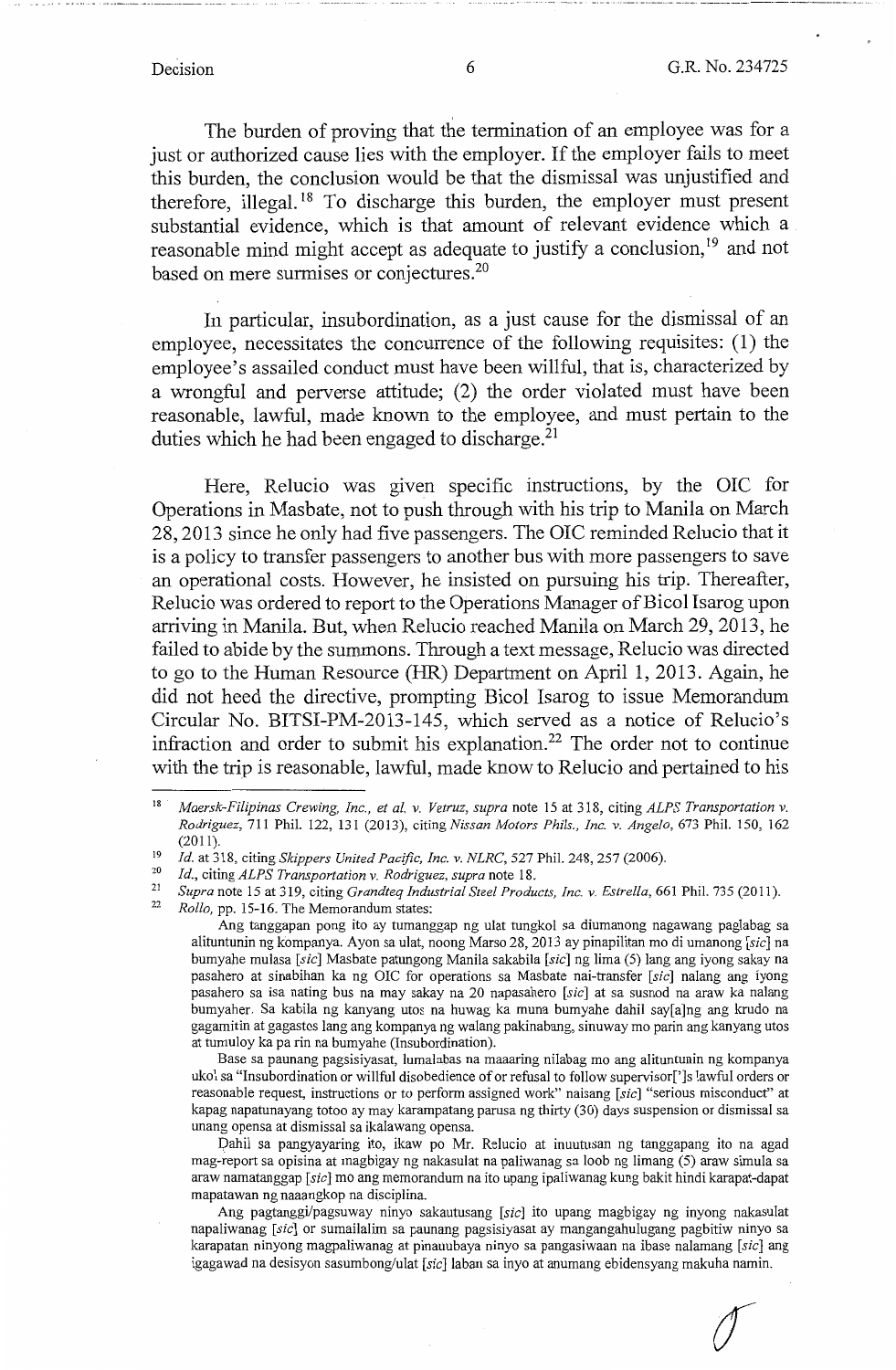duty as a bus driver of Bicol Isarog. Relucio did not deny nor offered any explanation for his disobedience. Thus, there is just cause to terminate his employment.

There is no doubt, an employer enjoys a wide latitude of discretion in the promulgation of policies, rules and regulations on work-related activities of the employees so long as they are exercised in good faith for the advancement of the employer's interest and not for the purpose of defeating or circumventing the rights of the employees under special laws or under valid agreements. Company policies and regulations are generally valid and binding on the parties and must be complied with until finally revised or amended, unilaterally or preferably through negotiation, by competent authority.23 Bicol Isarog's Code of Conduct categorized insubordination and failure to report for duty as a grave offense, which merits the penalty of dismissal. 24

However, to effect a valid dismissal on the ground of a just cause, the employer must substantially comply with the following standards of due process.<sup>25</sup> (a) a first written notice – containing the specific cause or grounds for termination under Article 297 of the Labor Code, and company policies, if any; detailed narration of the facts and circumstances that will serve as basis for the charge; and a directive to submit a written explanation within a reasonable period; $^{26}$  (b) after serving the first notice, the employer should afford the employee ample opportunity to be heard<sup>27</sup> and to defend himself; and (c) after determining that termination of employment is justified, the employer shall serve the employee a written notice of termination indicating that all circumstance involving the charge against the employee have been considered; and the grounds have been established to justify the severance of his employment. These standards were refined in *Unilever Philippines, Inc. v. Rivera*<sup>28</sup> to wit:

[T]he following should be considered in terminating the services of employees:

(1) The first written notice to be served on the employees should contain the specific causes or grounds for termination against them, and a directive that the employees are given the opportunity to submit their

r

<sup>23</sup>*Genuino Ice Company, Inc. v. Magpantay,* 526 Phil. 170, 186 (2006), citing *Coca-Cola Bottlers, Phils.* 

*IMBRanger Mallo, pp. 26-27. Inc. 25 Section 5.1, DOLE Department Order No. 147-15, series of 2015, which amended the Implementing Rules and Regulations of Book VI of the Labor Code of the Philippines, as amended.* 

*Id.* "Reasonable period" should be construed as a period of at least five (5) calendar days from receipt of the notice to give the employee an opportunity to study the accusation, consult or be represented by a lawyer or union officer, gather data and evidence, and decide on the defenses against the complaint.

<sup>&</sup>lt;sup>27</sup> Id. citing Perez, et al. v. Phil. Telegraph and Telephone Co., et al., 602 Phil. 522 (2009), and Section 12, DOLE Department Order 18-A. "Ample opportunity to be heard" means any meaningful opportunity (verbal or written) given to the employee to answer the charges against him/her and submit evidence in support of his/her defense, whether in a hearing, conference or some other fair, just and reasonable way. A formal hearing or conference become mandatory only when requested by the employee in writing or substantial evidentiary disputes exist or a company rule or practice requires it, or when similar circumstances justify it.<br><sup>28</sup> 710 Phil. 124 (2013).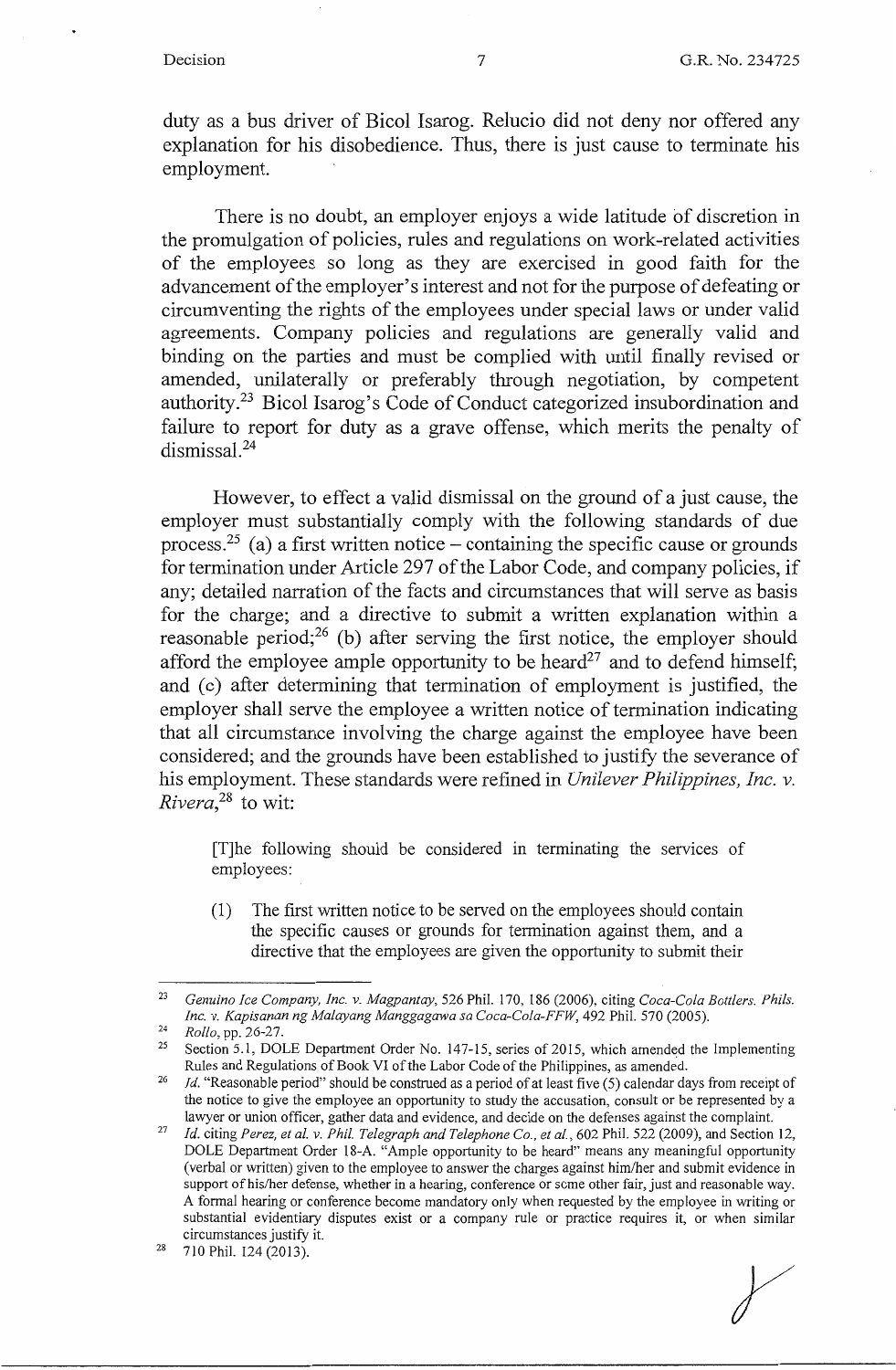-- ·- --·· - ····-······· --· ···-··--- - ---

 $\int$ 

written explanation within a reasonable period. "Reasonable opportunity" under the Omnibus Rules means every kind of assistance that management must accord to the employees to enable them to prepare adequately for their defense. This should be construed as a period of at least five (5) calendar days from receipt of the notice to give the employees an opportunity to study the accusation against them, consult a union official or lawyer, gather data and evidence, and decide on the defenses they will raise against the complaint. Moreover, in order to enable the employees to intelligently prepare their explanation and defenses, the notice should contain a detailed narration of the facts and circumstances that will serve as basis for the charge against the employees. A general description of the charge will not suffice. Lastly, the notice should specifically mention which company rules, if any, are violated and/or which among the grounds under Art. 282 is being charged against the employees.

- (2) After serving the first notice, the employers should schedule and conduct a hearing or conference wherein the employees will be given the opportunity to: (1) explain and clarify their defenses to the charge against them; (2) present evidence in support of their defenses; and (3) rebut the evidence presented against them by the management. During the hearing or conference, the employees are given the chance to defend themselves personally, with the assistance of a representative or counsel of their choice. Moreover, this conference or hearing could be used by the parties as an opportunity to come to an amicable settlement.
- (3) After determining that termination of employment is justified, the employers shall serve the employees a written notice of termination indicating that: (1) all circumstances involving the charge against the employees have been considered; and (2) grounds have been established to justify the severance of their employment.<sup>29</sup>

Here, the memoranda issued by Bicol Isarog never reached Relucio. Although the first notice to explain was served at the last known address of Relucio, consistent with the requirements of the implementing rules and regulations of the Labor Code,<sup>30</sup> Bicol Isarog's HR Manager, Roberto Cabilao, discovered that Relucio was no longer residing at the given address. Yet, to feign compliance with the rules, Cabilao returned to the same address to deliver the second memorandum/notice to explain. Notably, the notice of termination was only given by Bicol Isarog to Relucio during the Single Entry Approach conference before the DOLE-NCR. Clearly, there was no

*Id.* at 136-137, citing *King of Kings Transport, Inc. v. Mamac*, 553 Phil. 108, 115-116 (2007); as cited in *Puncia v. Toyota Shaw/Pasig, Inc.*, 788 Phil. 464, 480-481 (2016).

<sup>&</sup>lt;sup>30</sup> Department Order No. 147-15, series of 2015 - Amending the Implementing Rules and Regulations of Book VI of the Labor Code of the Philippines, as Amended. The relevant provision of the rules states: RULE I-A

APPLICATION OF JUST AND AUTHORIZED CAUSES OF TERMINATION Section 5. *Due Process of Termination of Employment.xx* x

<sup>5.</sup> l. *Termination of Employment Based on Just Causes.* As defined in Article 297 of the Labor Code, as amended, the requirement of two written notices served on the employee shall observe the following:

The foregoing notices shall be served personally to the employee or to the employee's last known address.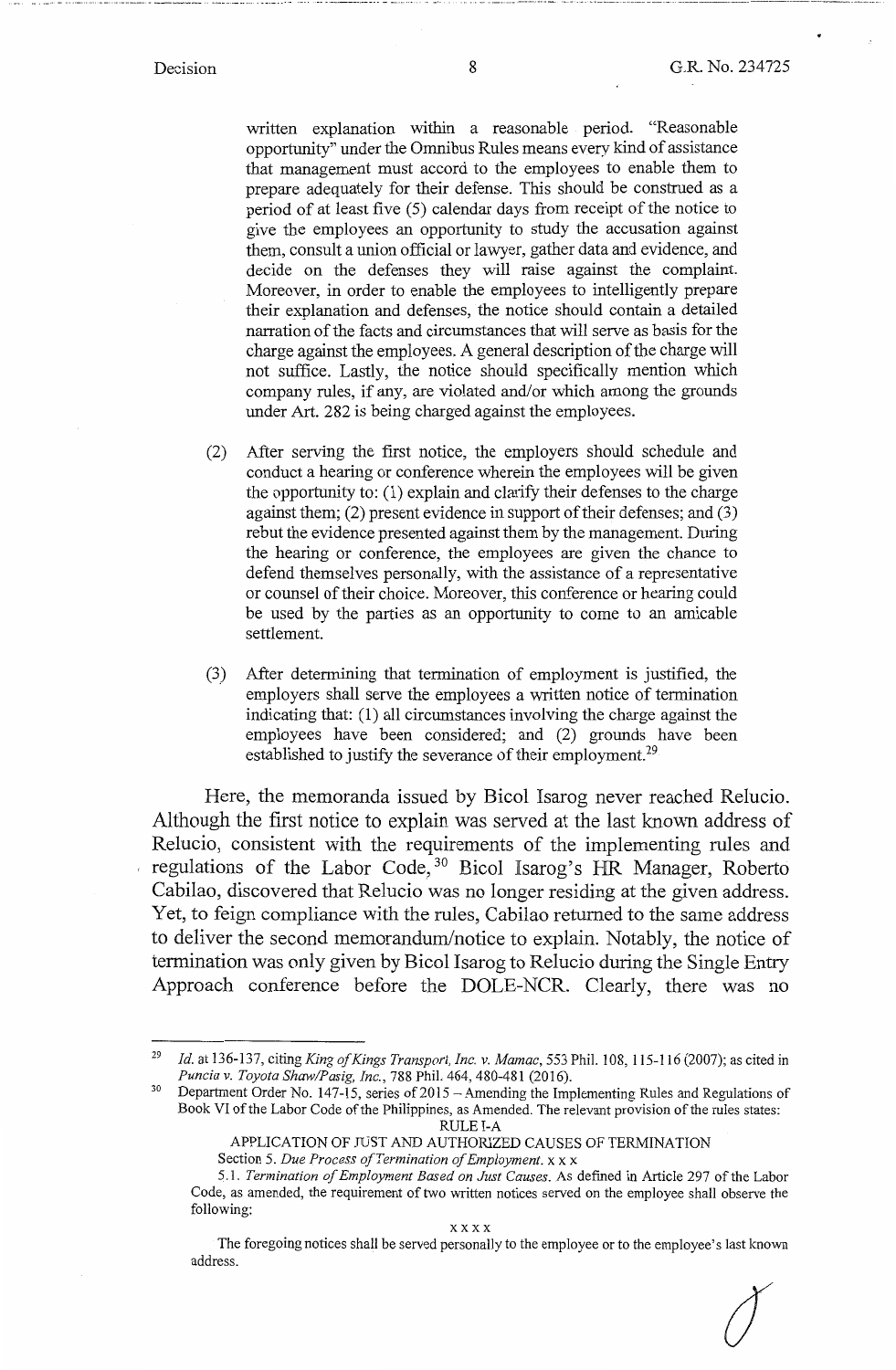substantial compliance with the dictates of procedural due process in the dismissal of Relucio. The CA aptly observed:

In this case, We find that the requirements of procedural due process was not complied with. Records show that the only effort to comply with procedural due process in dismissing petitioner were the two memoranda which were never served to and received by petitioner. In fact, the notice of termination was only made known to petitioner during the proceedings before the DOLE-NCR Field Office. Neither was there any showing that petitioner was given the chance to explain his side or to respond to the charges against him and present evidence in his defense.<sup>31</sup>

The employer bears the burden of proving compliance with the above two-notice requirement.32 Bicol Isarog's attempts to furnish the notices to Relucio is not sufficient. In effect, Relucio was not afforded ample opportunity to intelligently respond to the accusations hurled against him as he was not given a reasonable period to prepare his defense. Also, based on the records, Bicol Isarog never scheduled a hearing or conference where Relucio could have responded to the charge and presented his evidence. Indubitably, Bicol Isarog failed to comply with the proper procedural requirements, despite having a just cause to dismiss Relucio. Thus, Relucio is entitled to nominal damages in the amount of  $\texttt{P}30,000.00$  in accordance with prevailing jurisprudence.<sup>33</sup>

**WHEREFORE,** the petition is **PARTLY GRANTED.** The Decision dated March 30, 2017 and Resolution dated October 11, 2017 of the Court of Appeals are **SET ASIDE.** Petitioner Bicol Isarog Transport System, Inc. is **ORDERED** to indemnify respondent Roy R. Relucio the amount of thirty thousand pesos ( $\mathbb{P}30,000.00$ ) as nominal damages for failure to comply with the due process requirements in terminating the employment of the respondent.

**SO ORDERED.** 

DIOSDAI M. PERALTA Chief Vustice

<sup>31</sup>*Rollo,* p. 68.

**WE CONCUR:** 

**Chairperson** 

<sup>32</sup>*Santos v. Integrated Pharmaceutica, Inc., et al.,* 789 Phil. 477, 495 (2016), citing *University of the Immaculate Conception v. Office of the Secretary of Labor and Employment, et al.,* 769 Phil. 630, 660

<sup>(2015). 33</sup> *Puncia v. Toyota Shaw/Pasig, supra* note 29 at 482, citing *Sang-an v. Equator Knights Detective and Security Agency, Inc.,* 703 Phil. 492, 503 (2013), citing *Agabon v. NLRC,* 485 Phil. 248 (2004).